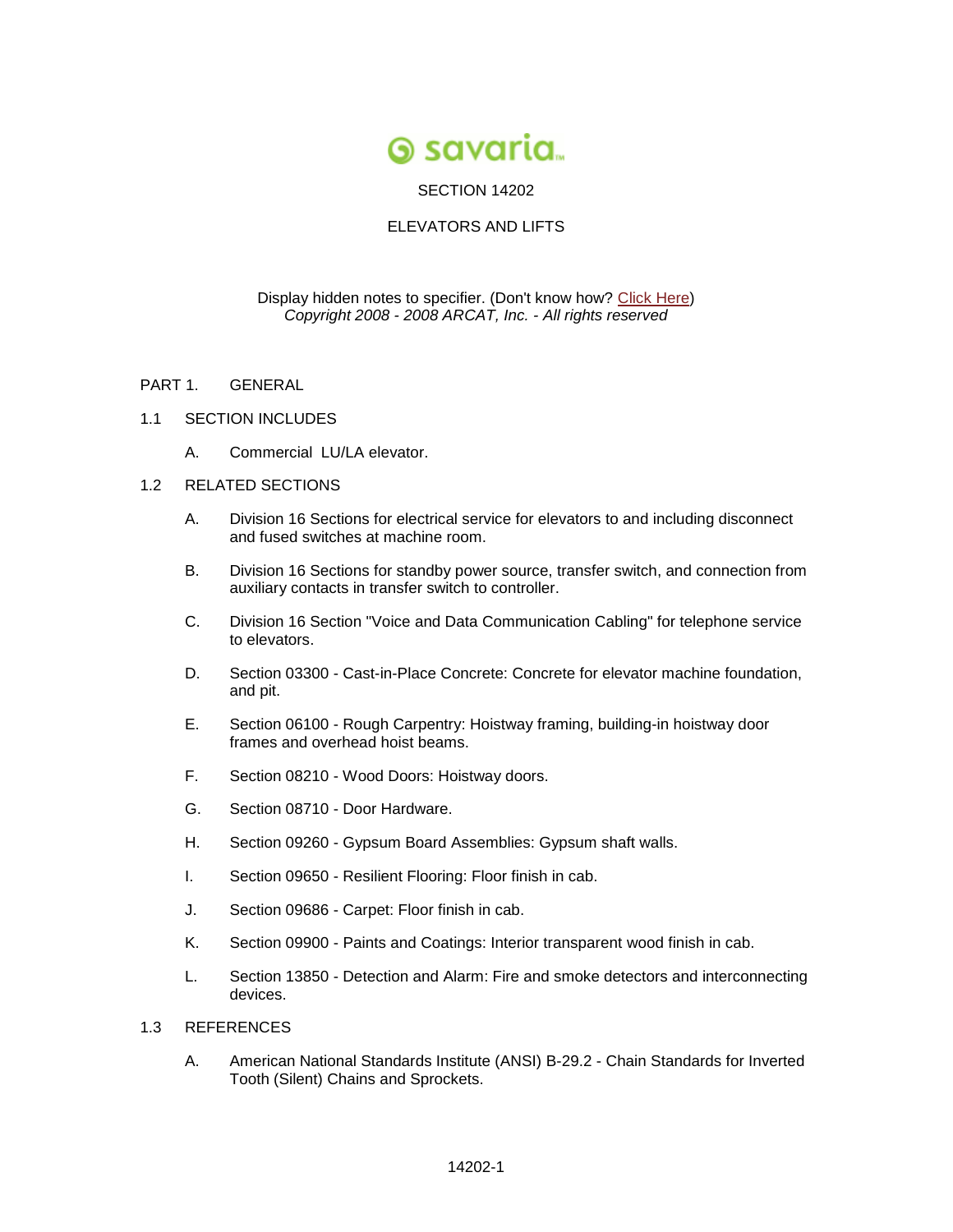- B. American Society of Mechanical Engineers (ASME) A17.1 Safety Code for Elevators and Escalators.
- C. American Society of Mechanical Engineers (ASME) A18.1 Safety Standard for Platform and Stairway Chair Lifts.
- D. CSA B44.1 Elevator and Escalator Electrical Equipment.
- E. CSA B355 Lifts for Persons with Physical Disabilities.
- F. CSA B613 Private Residence Lifts for Persons with Physical Disabilities.
- G. U.S. Architectural & Transportation Barriers Compliance Board's "Americans with Disabilities Act (ADA), Accessibility Guidelines for Buildings and Facilities (ADAAG)".
- H. ICC/ANSI A117.1 Accessible and Usable Buildings and Facilities.
- I. NFPA 70 National Electric Code.
- J. CSA National Electric Code.
- 1.4 REQUIREMENTS OF REGULATORY AGENCIES:
	- A. Fabricate and install work in compliance with applicable jurisdictional authorities.
	- B. File shop drawings and submissions with local authorities as the information is made available. Company pre-inspection and jurisdictional authority inspections and permits are to be made on timely basis as required.
- 1.5 SUBMITTALS
	- A. Submit under provisions of Section 01300.
	- B. Product Data: Manufacturer's data sheets on each product to be used, including: 1. Preparation instructions and recommendations.
		- 2. Storage and handling requirements and recommendations.
		- 3. Installation methods.
	- C. Shop Drawings: Provide a complete layout of lift equipment detailing dimensions and clearances as required.
	- D. Selection Samples: For each finish product specified requiring selection of color or finish, two complete sets of color charts representing manufacturer's full range of available colors and patterns.

## 1.6 QUALITY ASSURANCE

- A. Installer Qualifications:
	- 1. Skilled tradesmen shall be employees of the installing contractor approved by the manufacturer, with demonstrated ability to perform the work on a timely basis.
	- 2. Execute work of this section only by a company that has adequate product liability insurance.
- 1.7 DELIVERY, STORAGE, AND HANDLING
	- A. Store products in manufacturer's unopened packaging until ready for installation.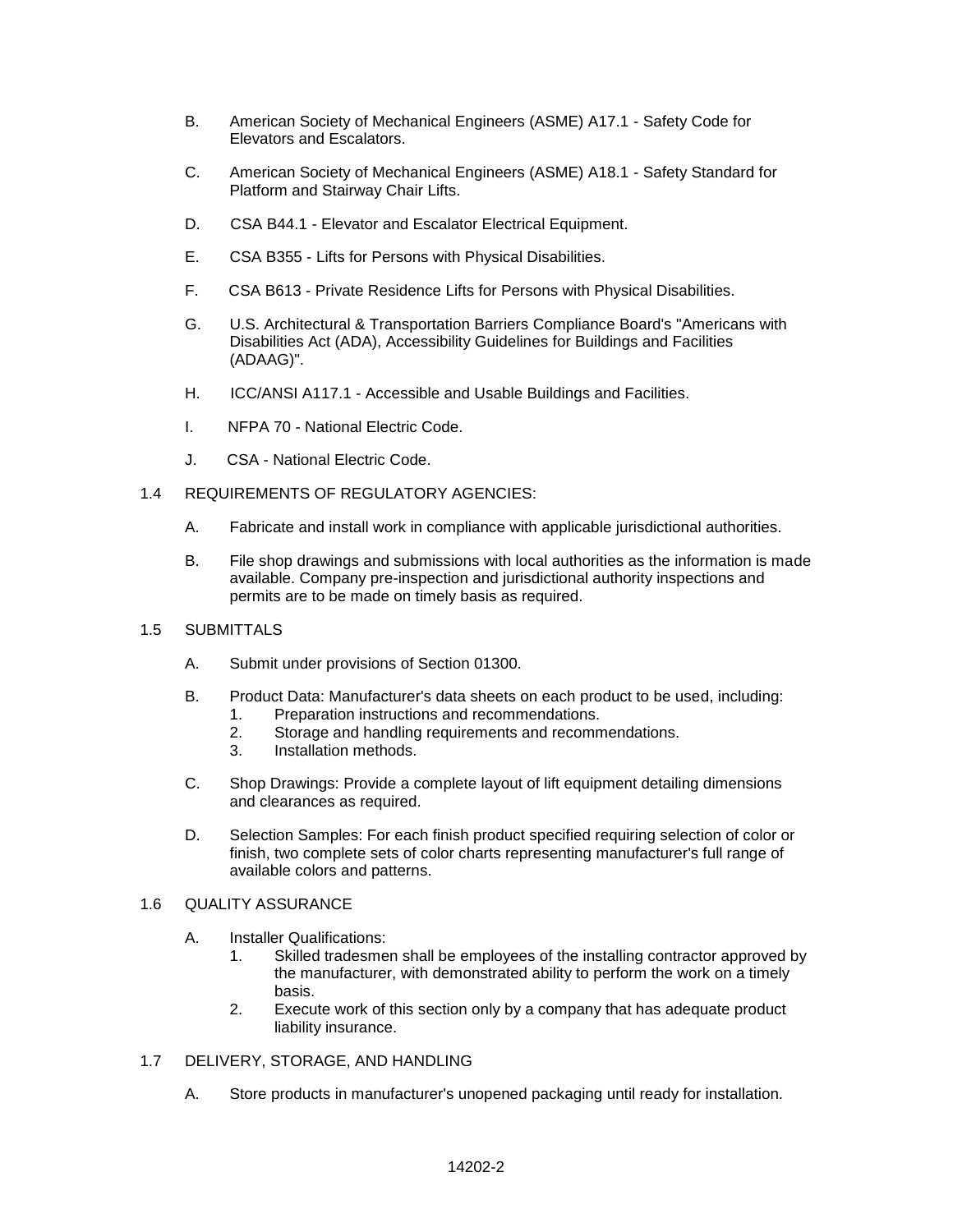- B. Store and dispose of solvent-based materials, and materials used with solventbased materials, in accordance with requirements of local authorities having jurisdiction.
- 1.8 PROJECT CONDITIONS
	- A. Maintain environmental conditions (temperature, humidity, and ventilation) within limits recommended by manufacturer for optimum results. Do not install systems under environmental conditions outside manufacturer's absolute limits.

## 1.9 WARRANTY

- A. Coverage this warranty applies to the repair or replacement, at Manufacturer's option, of parts that fail due to defective material or workmanship. Manufacturer may, at its option, provide factory reconditioned parts. This warranty is provided to the Authorized Dealer on behalf of the final purchaser of the product and is not transferable. The Manufacturer's warranty does not cover labor charges for the removal, repair or replacement of warranty parts but such costs may be covered for a period of time by Authorized Dealer's warranty, which is provided to purchaser separately.
	- 1. The manufacturer shall offer a 36-month limited warranty on parts from date of shipment.

# PART 2. PRODUCTS

## 2.1 MANUFACTURERS

- A. Acceptable Manufacturer: Savaria, which is located at: 2 Walker Drive, Brampton, ON, Canada, L6T 5E1; Toll Free Tel: 800-661-5112; Tel: 905-791-5555; Fax: 905- 791-2222; Email: [request info;](http://admin.arcat.com/users.pl?action=UserEmail&company=Savaria%20Concord&coid=31585&rep=&fax=&message=RE:%20Spec%20Question%20(14202sci):%20%20&mf=) Web: [www.savaria.com](http://www.savaria.com/)
- B. Substitutions: Not permitted.
- C. Requests for substitutions will be considered in accordance with provisions of Section 01600.

### 2.2 COMMERCIAL PASSENGER ELEVATOR

- A. Limited Use Limited Application elevator: Savaria Orion.
- B. Work described in this section includes providing equipment, incidental material and labor required for complete, operable roped hydraulic passenger elevator installation. Elevator shall be erected, installed, adjusted, tested and placed in operation by system manufacturer, or manufacturer's authorized installer.
	- 1. Elevators shall be in accordance with the ASME A17.1-B44 and ADA compliant including local codes and regulations except where specified otherwise.
- C. The following preparatory work to receive the lifts specified in this section is part of the work of other sections:
	- 1. Permanent 240 VAC, 40 amp single phase or 208 VAC, 30 amp three phase power to operate lift to be provided from a lockable fused/cartridge type disconnect switch with auxiliary contacts for battery operation. 110 VAC, 15 amp single phase power to operate the lighting circuit. Refer to drawings for permanent power specifications and location of disconnects.
	- 2. Provide a plumb and square hoistway with smooth interior surfaces, including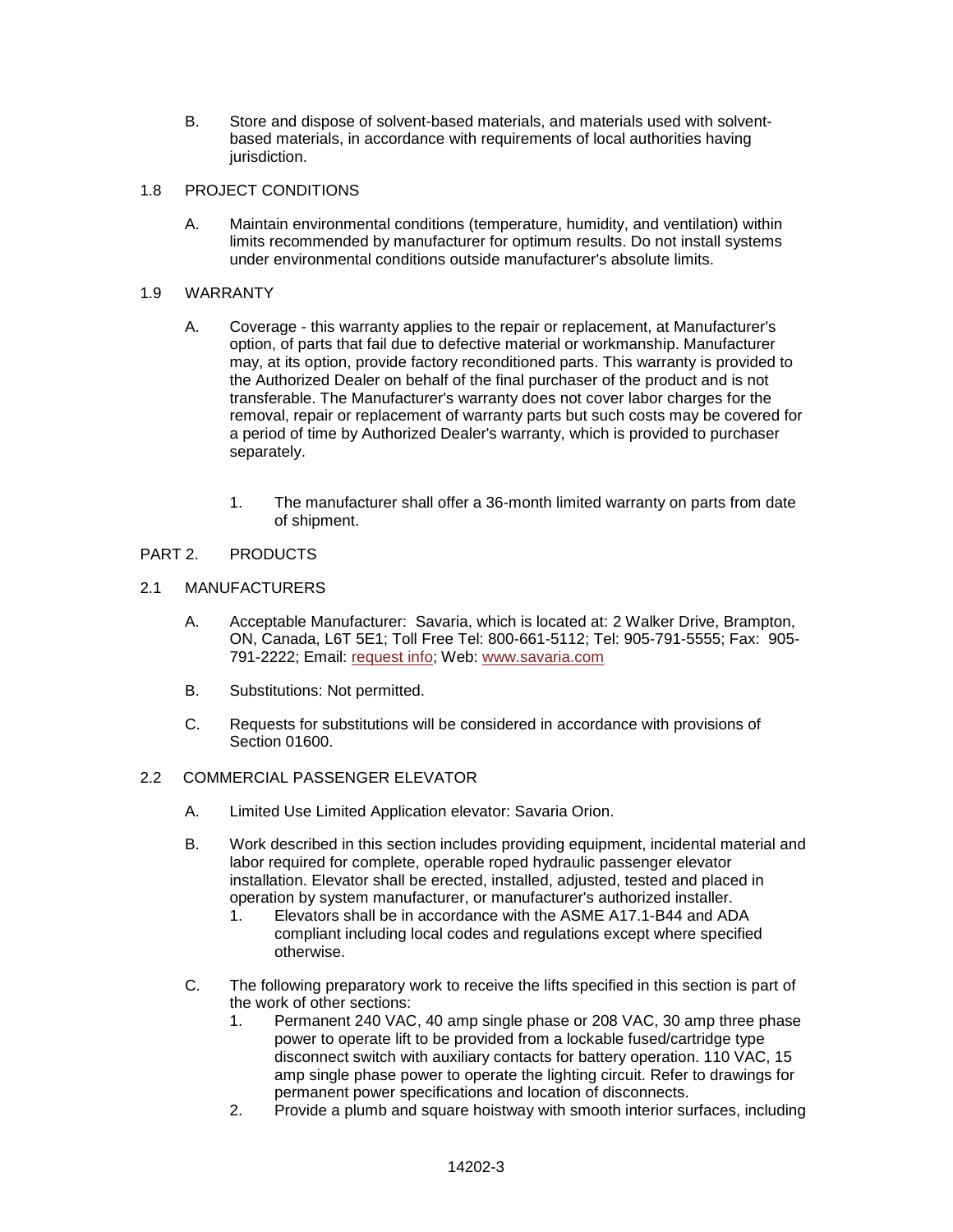fascias or furring of the hoistway interior.

- 3. Provide rough openings per lift contractor's shop drawings.
- 4. Provide substantial, level pit floor slab as indicated on the lift contractor's shop drawings.
- D. Limited Use Limited Application elevator: The elevator described here, manufactured by Savaria Lifts Inc., is a LULA Elevator consisting of a roped hydraulic tower with a lifting platform.
	- 1. Rated Load: 1400 lb (635 kg)
	- 2. Rated Speed: 25 f.p.m. (nominal) (0.13 m/s)
	- 3. Travel: \_\_\_\_\_\_ feet. Maximum of 25 feet (300 inches).
	- 4. Cab Configuration:
		- a. Enter/exit same side.
		- b. Enter/exit front/rear.
		- c. 90 degree exit.
	- 5. Car Platform Size:
		- a. 48" W by 54" D (1219 mm by 1371 mm) N/A for 90 degree configs
		- b.  $42"$  W by 60" D (1067mm by 1524 mm) N/A for 90 degree configs.
		- c. 51" W by 51"D (1295 mm by 1295 mm) 90 Degree only.
	- 6. Levels Serviced:
		- a. 2
		- b. 3
		- c. 4.
	- 7. Car Operation: Automatic.
	- 8. Power Supply:
		- a. 208 Volt, 3 Phase, 30 Amps + 110 Volt, 15 amp, 1 Phase 60 Hz
		- b. 240 Volt, 1 Phase, 40 Amp + 110 Volt, 15 amp, 1 Phase 60 Hz
	- 9. Drive System: 2:1 roped hydraulic.
	- 10. Emergency Power: Battery operation in down direction
	- 11. Controller: PLC
	- 12. Motor/Pump: 240 1 Phase or 208 3 Phase,/ 5HP
	- 13. Manual Lowering: Outside the hoistway in machine room.
- E. Car Enclosure: Fire rated steel cab construction.
	- 1. Cab Walls:
		- a. Steel Architectural White (standard)
		- b. Steel Black (Standard)
		- c. Stainless Steel Brushed #4 (optional)
	- 2. Optional Plastic Laminate Panels:
		- a. No Plastic Laminate Panels Steel Cab Only (standard)
		- b. Stone Grafix
		- c. Fog
		- d. Contract Mahogany
		- e. Natural Oak
	- 3. Ceiling Finish:
		- a. Steel Architectural White with four recessed incandescent down lights.
		- b. Stainless Steel brushed #4 (optional)
	- 4. Car doors and frames shall be 1 1/2 hour ULC Fire rated and 2 speed horizontally sliding.

Door finish shall be:

- a. Powder coated Architectural white or black to match cab finish
- b. Stainless Steel brushed #4 (optional)
- 1. Handrail: A stainless steel single handrail, with 1-1/2 inch (38 mm) diameter rail and with both ends returned to the side guard, shall be located on the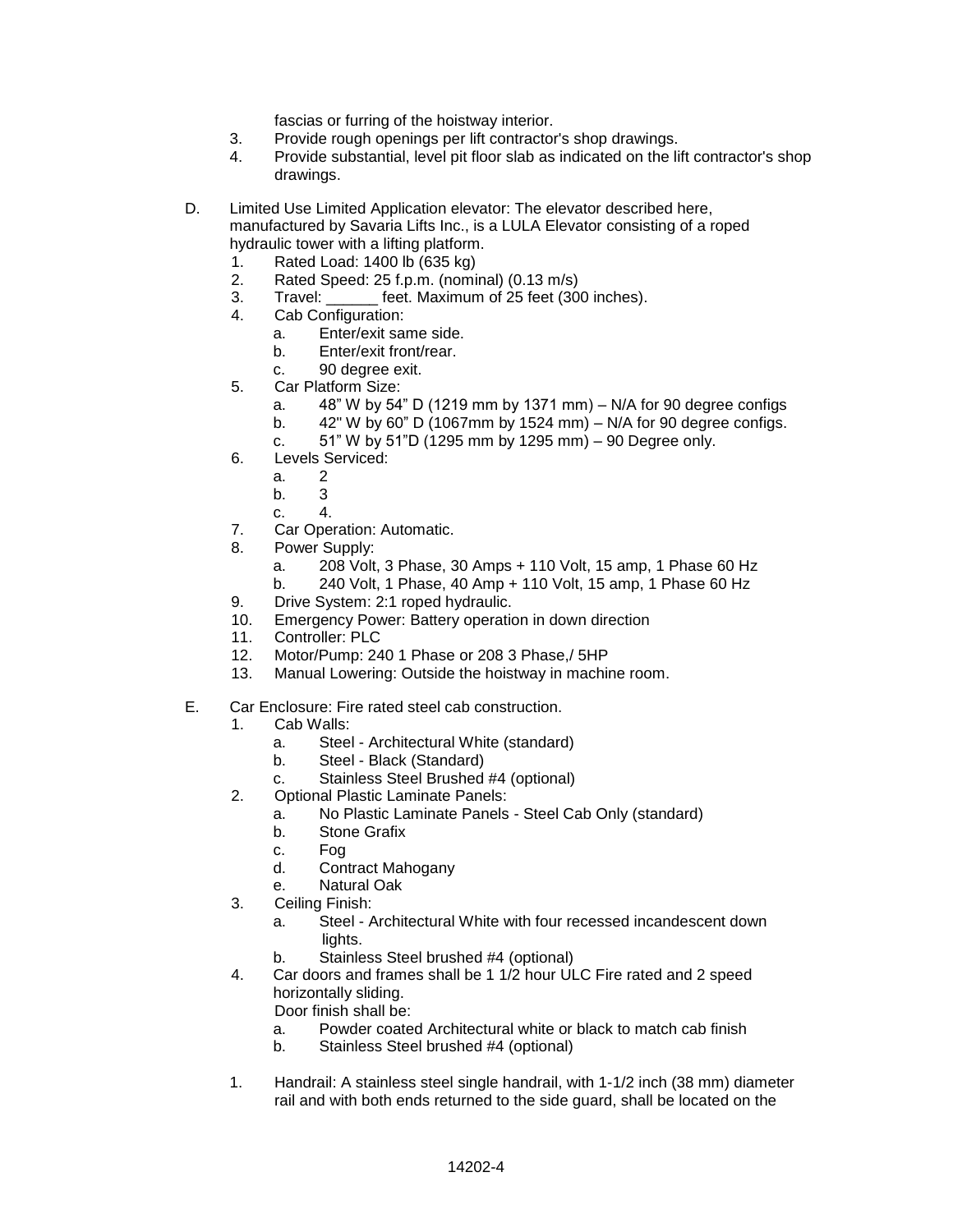control wall of the cab.

- F. Automatic Landing Doors
	- 1. Landing doors and frames shall be 1 1/2 hour ULC Fire rated, 2 speed horizontally sliding with concealed mechanical interlock. Door finish shall be:
		- a. Primed powder coated grey (Standard)
		- b. Powder coated Architectural white or black to match cab finish (optional)
		- c. Stainless Steel brushed #4 (optional)
- G. Car Operation:
	- 1. Car Operating Panel shall consist of metal push bottoms with illuminated haloes, tactile identifications, emergency stop/alarm button, on/off key switch and emergency light mounted on a removable stainless steel panel (Type 304 #4 Stainless Steel Finish).
	- 2. Digital floor indicator and directional indicator in cab and at each landing.
	- 3. An ADA hands free phone will be supplied within car operating panel.
	- 4. Emergency Operation The car shall be equipped with a battery operated light fixture, emergency battery lowering device and alarm in case of normal building supply failure. The battery shall be the rechargeable type with an automatic recharging system. A manual lowering device shall be located outside the hoistway in the machine room.
	- 5. Fire Service:
		- a. No fire-service required (standard)
		- b. Phase 1 fire recall service only (optional) mandatory for 2010 A17.1 code.
		- c. Phase 1 and Phase 2 fire recall service (optional).
- H. Pumping Unit and Controller:
	- 1. The pumping unit and controller shall be in a separate machine room. The controller and pump unit shall be pre-wired and tested prior to shipment. Pump unit shall incorporate the following features:
		- a. Smooth stops at each landing.
		- b. Submersible pump and motor.
		- c. Adjustable pressure relief valve.
		- d. Manually operable down valve to lower lift in the event of an emergency. This valve shall be activated from the machine room.
		- e. Gate valve to isolate cylinder from pump unit.
		- f. Emergency lowering by battery power from the car control
- I. Cylinder And Plunger:
	- 1. The cylinder shall be constructed of steel pipe of sufficient thickness and suitable safety margin. The top of the cylinder shall be equipped with a cylinder head with an internal guide ring and self-adjusting packing.
	- 2. The plunger shall be constructed of a solid steel shaft of proper diameter machined true and smooth. The plunger shall be provided with a stop electrically welded to the bottom to prevent the plunger from leaving the cylinder
	- 3. Cable: Aircraft Cable 2 X 3/8'' (10 mm) DIA. Minimum breaking strength of 12,000 lb (5455 kg) each.
- J. Leveling Device:
	- 1. The lift shall be provided with an anti-creep device which will maintain the carriage level within 1/2 inch (12 mm) of each landing.
	- 2. All limit switch and leveling device switches shall be located in a position to be inaccessible to unauthorized persons.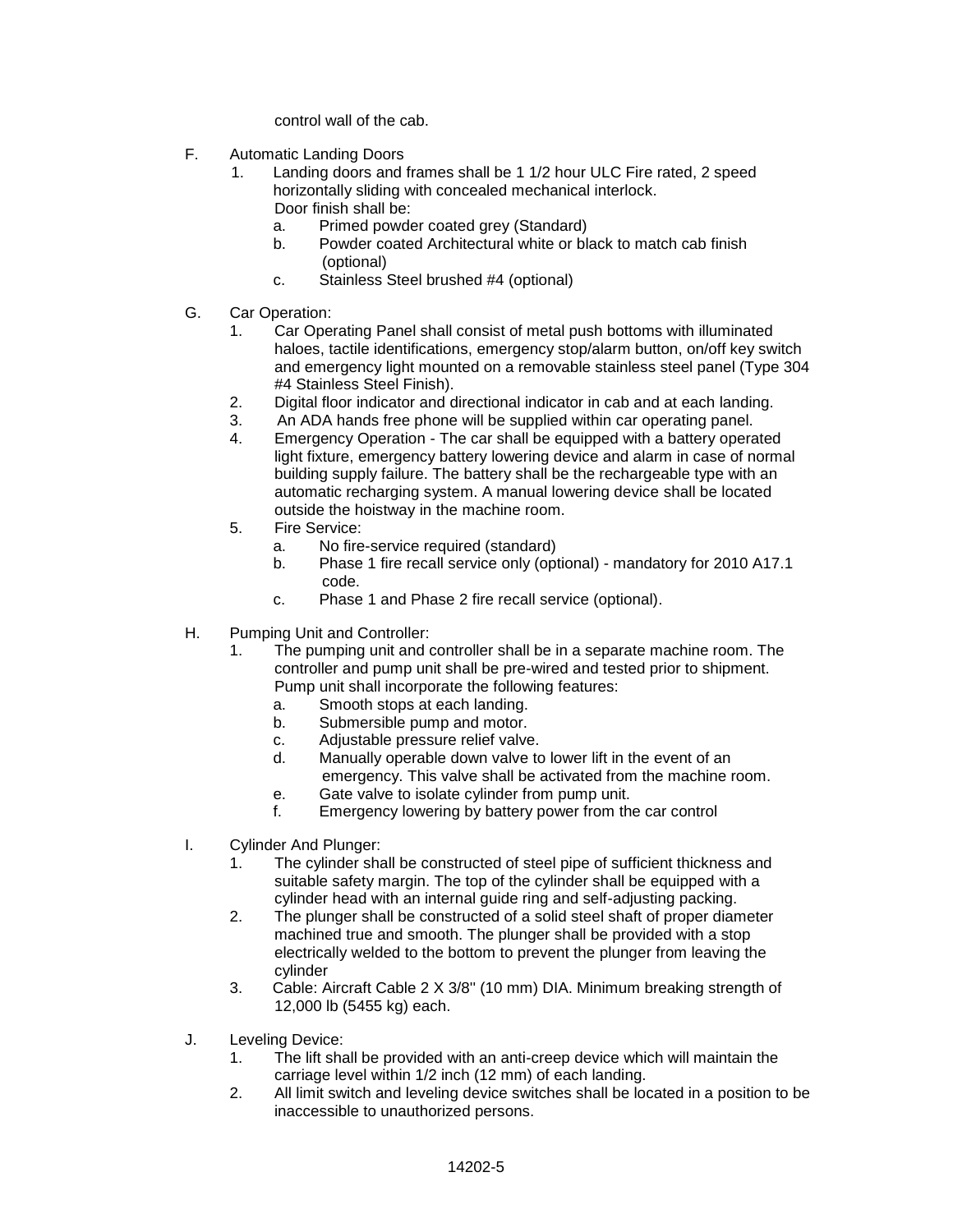- K. Guide Yoke: The 2:1 guide yoke assembly shall be supplied with one (1) sheave, guide shoes, bearings and guards.
- L. Terminal Stopping Devices: Normal terminal stopping devices shall be provided at top and bottom of runway to stop the car positively and automatically.
- M. Guide Rails and Brackets: Steel 8 lb per ft guide rails and adjustable brackets shall be used to guide the platform and sling.
- N. Wiring: All wiring and electrical connections shall comply with applicable codes. Insulated wiring shall have flame-retardant and moisture-proof outer covering and shall be run in conduit or electrical wire ways if located outside the unit enclosure. Quick disconnect harnesses shall be used when possible.

### PART 3. EXECUTION

### 3.1 EXAMINATION

- A. Do not begin installation until hoistway and machine room has been properly prepared.
- B. Site dimensions shall be taken to verify that tolerances and clearances have been maintained and meet local regulations.
- C. If substrate preparation is the responsibility of another installer, notify Architect of unsatisfactory preparation before proceeding. PREPARATION
- A. Clean surfaces thoroughly prior to installation.
- B. Prepare surfaces using the methods recommended by the manufacturer for achieving the best result for the substrate under the project conditions.

# 3.3 ELEVATOR INSTALLATION

- A. Install in accordance with manufacturer's instructions.
- B. Install the components of the elevator system that are required and that are required by jurisdictional authorities to license the elevator.
- A. Trained employees of the elevator contractor shall perform installation work.
- B. Adjust elevator for proper operation and clean unit thoroughly.
- C. Instruct users in operating procedures and owner's maintenance person in troubleshooting and maintenance procedures.

# 3.4 LIFT INSTALLATION

- A. Install all the components of the lift system that are specified in this section to be provided, and that are required by jurisdictional authorities to license the lift.
- B. Trained employees of the lift contractor shall perform all installation work of this section.
- C. Adjust lift for proper operation and clean unit thoroughly.
- D. Instruct users in operation procedures and Owner's maintenance person in troubleshooting and maintenance procedures.
- 3.5 PROTECTION